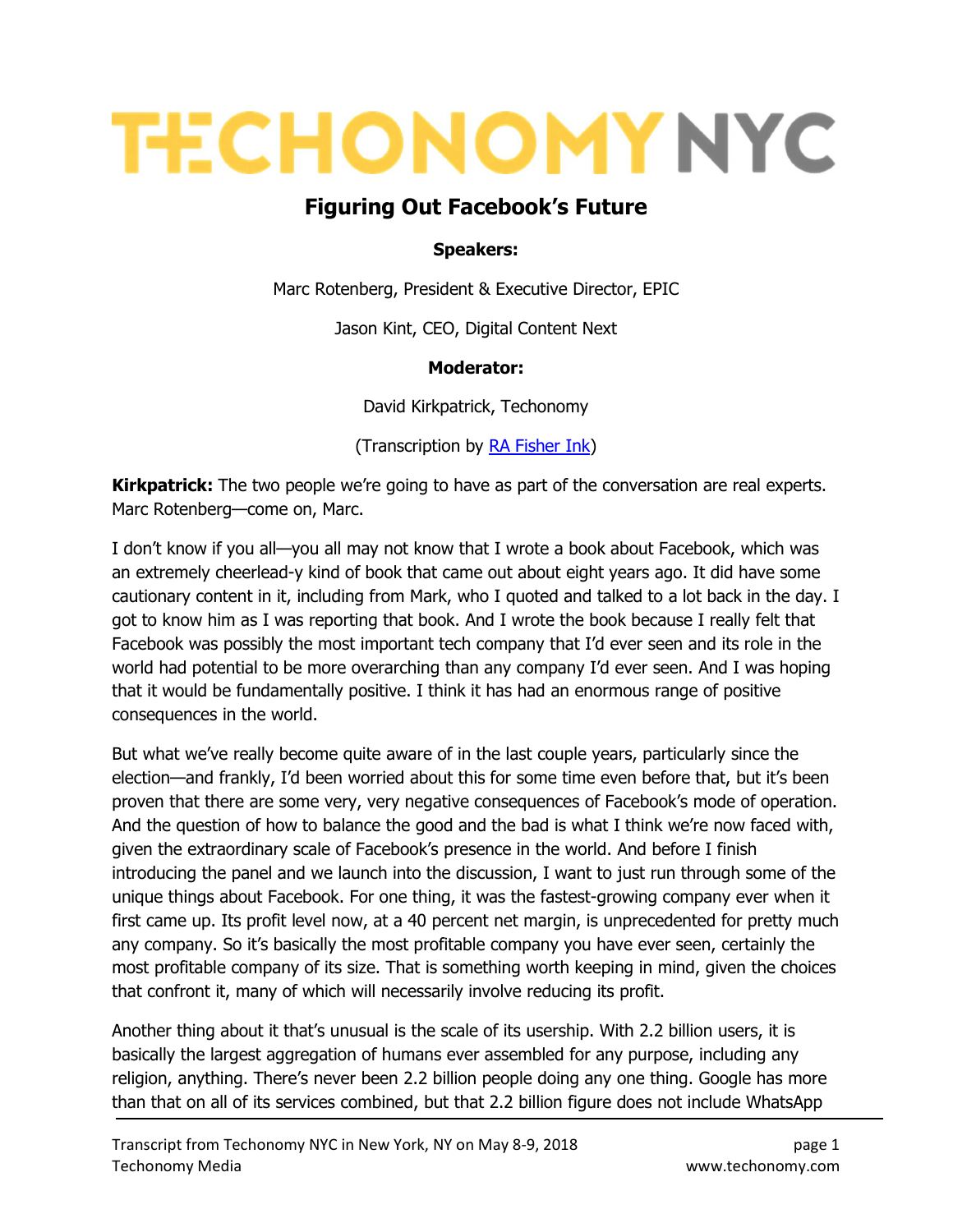or Messenger or any of the other, or Instagram. There is overlap. I'm sure if you were to add the incremental people that are on those services, Facebook would be getting up closer to three billion in its total impact. Certainly well past two and a half billion because WhatsApp has many users who are not on Facebook.

Then you have the control that one person exerts in this company. Unprecedented. Mark has absolute and total control, and one I think has to use the word hubris to describe something that he did last year, or tried to do. He tried to change the rules of the company so that he could sell all but basically 1 percent of his stock and still retain absolute and total voting control of the company personally. And it was only when he was two days away from having to testify in open court in Delaware to defend this against the shareholder lawsuit that he dropped the idea. He in his own mind sees this as a good thing because he believes his values to be so positive and responsible. And I understand where he's coming from, but unfortunately, no one person could ever be trusted to that degree.

There are other singular things about it. I think the fact that a single company is essentially the town square for a very large proportion of the planet is also bizarrely unique. And then finally, the fact that a commercial company has such extraordinary influence and role in the processes of democracy in 190 countries, at least those that are democratic, is another extremely unusual, unprecedented, and extremely unnerving reality.

So really I think to summarize, the challenge Facebook presents is that it's a commercial company that has achieved an extraordinary civic role. And that is true for other companies, but not nearly so problematically. Even Google, for all of its challenges that it represents, is not playing a role comparable to Facebook in terms of a public dialog. And it's partly because of the way Facebook empowers individuals to have a voice and its failure to govern what the consequences of giving all those people a voice might be. And certainly it's a positive thing, which is why I wrote my book and called it *The Facebook Effect*, because I felt the effect of giving people a voice was an extremely attractive and powerful proposition.

So forgive me for a lengthy introduction, but in this panel I'm a little bit of a co-panelist as well as moderator.

# [LAUGHTER]

Now, let me just introduce the panelists. Jason Kint at the end is CEO of Digital Content Next, which is an aggregation of publishers and content producers and video companies that are all dependent on Facebook and Google and extremely involved in trying to navigate this extraordinarily complex relationship since they are, on the one hand, dependent on Facebook, on the other hand, they have almost no power, in many cases, over how their content is distributed and consumed.

Marc Rotenberg, closer to me, is the president and executive director of the Electronic Privacy Information Center, which is a group that for a long time has been one of the leading defenders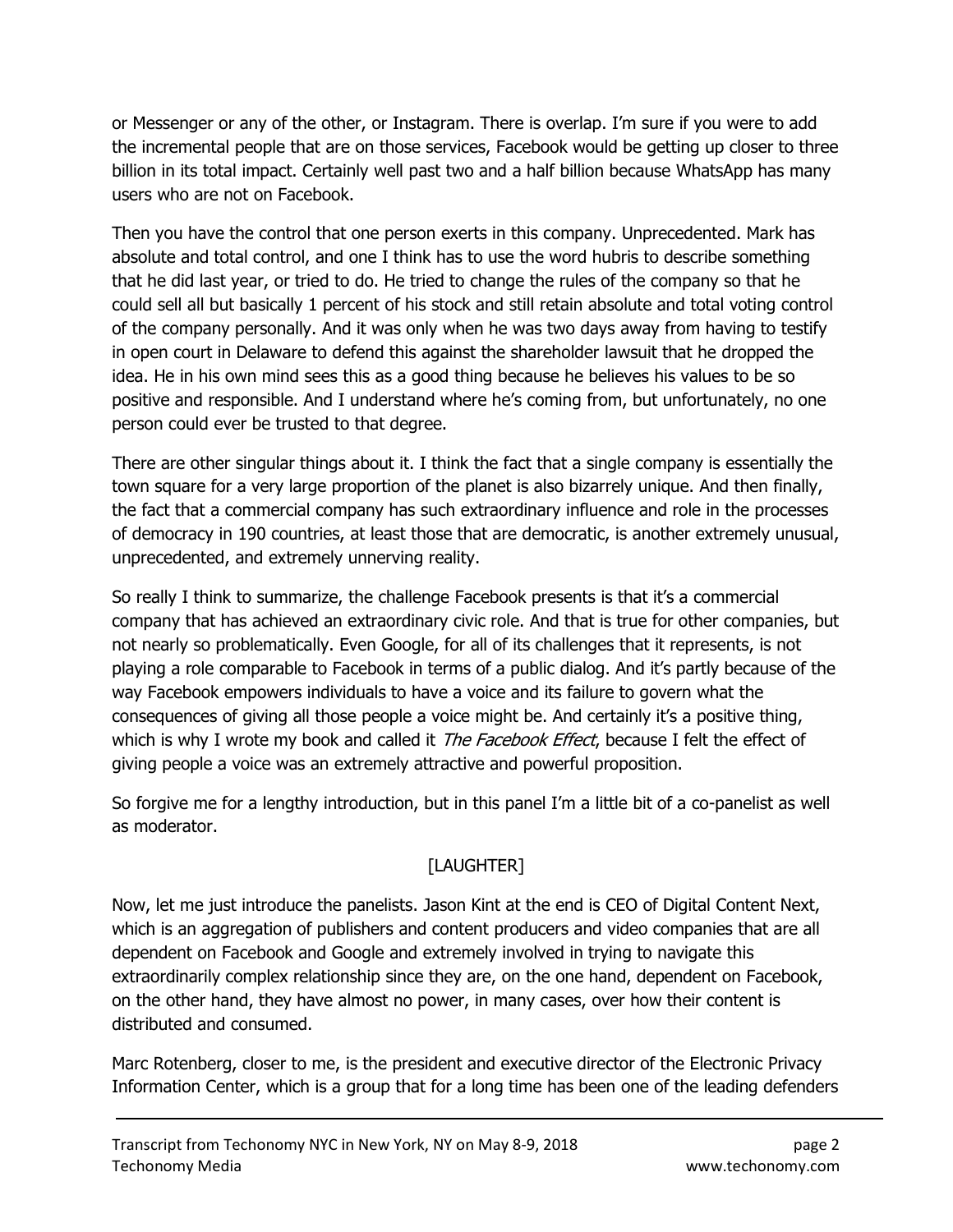and proponents of privacy in a digital realm. And he's a lawyer and he's done a lot of—you're both—you're a lawyer too, right?

Kint: I'm not.

Kirkpatrick: Oh, you're not. Okay.

Kint: I pretend to be.

# [LAUGHTER]

**Kirkpatrick:** Anyway, so Marc is a lawyer, but he's done a lot of tremendously positive work in Washington, where he's located, working to ensure that the world we're entering into is not a lawless one controlled by companies in effect, where he's really thought a lot about the rights of the individual and how to protect those. And if I could just quickly finish introducing him by saying when we hear all this discussion about the FTC complaint against Facebook and whether it's been in fact violating that for the last several years, which we will discuss, that complaint was really a consequence of that consent decree—sorry, the right term, is a consequence of a complaint that Marc initiated, what, in 2011?

#### Rotenberg: 2009.

**Kirkpatrick:** 2009. And then the consent decree was in 2011. And of course, the malfeasance that Facebook is accused of more or less began around 2012 and—anyway, so first of all, Marc, I don't know if you disagree with anything I've said or if you want to elaborate. When you look at Facebook, whether disagreeing with me or not, what's the basic picture you see?

**Rotenberg:** I see a very large company, well described by you at the opening, with very little accountability, very little democratic control, an extraordinary asymmetry of transparency, which is something that I've noticed over the years. I mean, we live in world where we are increasingly asked to give up more and more of our personal data, but the companies that do this become increasingly secretive. How the News Feed is determined, how the algorithms are created is entirely opaque to the end user. So I think we need to look to our political institutions to try to restore some accountability, restore some balance.

I don't make moral judgments about Mark Zuckerberg or the company, but I am very concerned about the future of democratic institutions and I think, you know, Mark at Techonomy just the day after the 2016 election—it was an extraordinary moment. He said the whole thing about fake news had been overblown and then the company spent the last year basically trying to hide the details about how a foreign adversary manipulated a presidential election in the United States. So I think we need to take very seriously this challenge. And also, to your opening remarks, to me it's entirely upside down that Facebook becomes a platform for democratic decision-making, rather than Facebook existing within the context of democratic institutions and being held to account by the public. That should be larger than a company.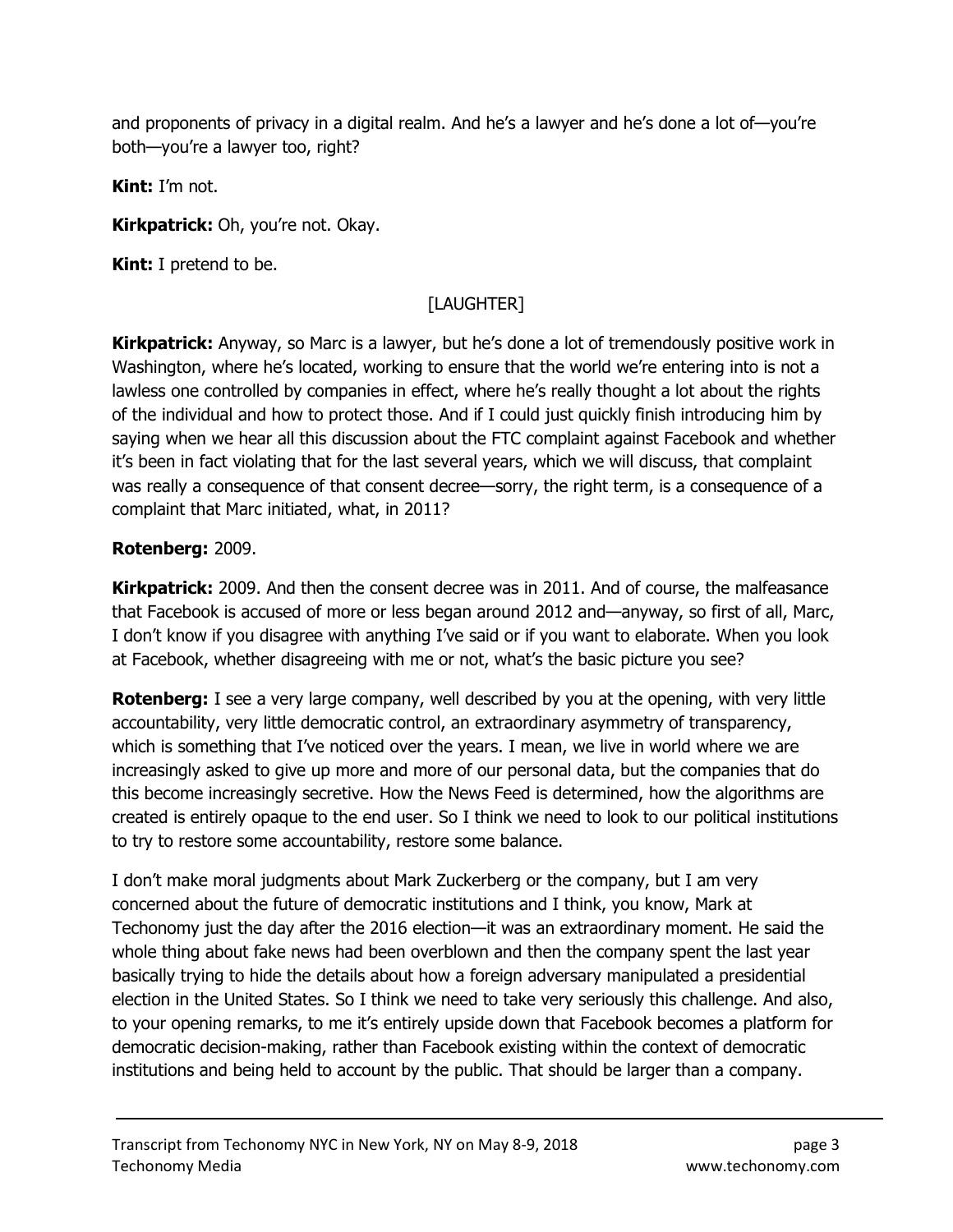**Kirkpatrick:** Yeah. One thing worth pointing out is there really is a case that Facebook manipulation by the Russians and other basically inappropriate behavior could really have been the primary factor that swung the election, particularly in key states. That's not widely discussed in the press, but there's a good data analysis I saw, given that the margin of victory for Trump in Michigan and Wisconsin was I think 40,000.

Rotenberg: Right. Well, people—

**Kirkpatrick:** That wouldn't have taken that many fake Facebook ads to have turned the opinion of that many people in those states.

**Rotenberg:** People who have looked at the issue have been very careful, particularly with regard to voting outcomes, to say that there's no direct evidence of changes in vote tallies. But if you look at the reach of Russian propaganda on the Facebook platform, you have approximately 120 million people in the United States, you know, who through the various troll farms that Russia had established, were receiving messages that were intended to polarize, that were intended to diminish, that were intended to weaken our democratic institution.

**Kirkpatrick:** Okay. Let me just make one more point before I go to you, Jason, because another thing that people—there was this great *Wired* article, which some of you may have read, that was 20-some pages and has gotten some attention. But it really buried its own lead because the key conclusion of the *Wired* article was that very likely the main reason that Facebook overlooked or deliberately underplayed the risk that the Russian electoral interference was posing was because the company had become extremely concerned about seeming to come down hard on the right wing after a series of controversies that I won't go into, but that led to Facebook getting a lot of criticism from the right. And they're so concerned about being perceived about being seen as partisan in any way that they overcompensated by not governing right-wing propaganda. And they continue to do that, in my opinion by the way, because they're so paranoid about being disapproved of by Trump and his party.

So anyway, Jason, what do you think about any of this and talk about how the content creators are relating to this situation.

**Kint:** Thank you. Thank you for having me. I won't reiterate many of the great points here. I would only add to that discussion by saying, one, you kind of glossed over Google, and I know we're here to talk about Facebook, but Google—all these issues exist with Google, if not more. And I think there's going to be more and more attention to that. In terms of data collection across the web, Google dwarfs Facebook. Facebook is by far number two though. So we can't separate that. And what's common in their practices and where a lot of these issues unite and effect our member businesses, and I think also I'm guessing Marc worries a lot about, and I see that in the work they're doing which is important, is these are free services that reach enormous breadth of audiences across the globe and they operate around a business model in which their number one goal is to collect as much data as possible to microtarget advertising at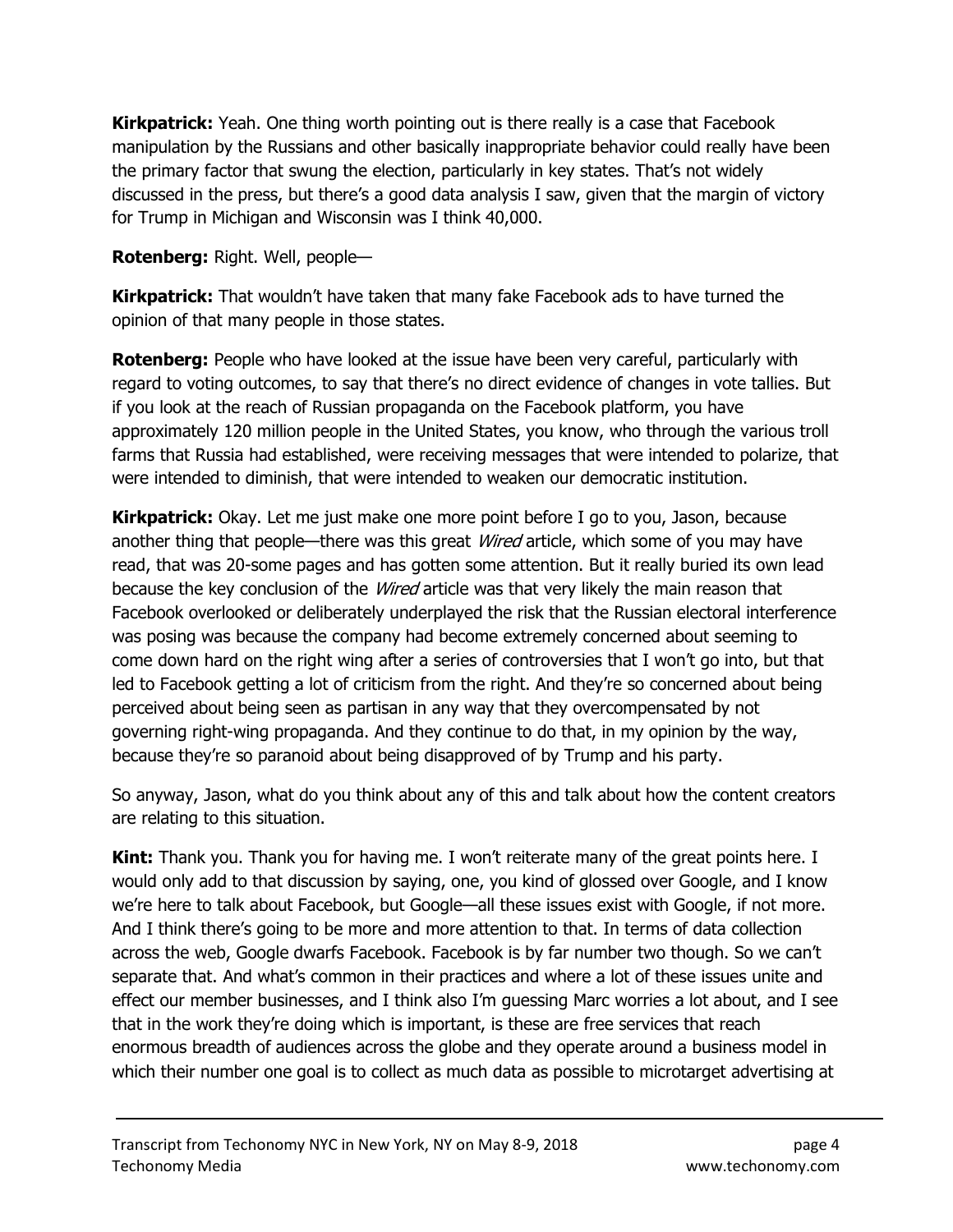those users. And it's fairly unbridled. There's no real controls on it at all outside of their own financial business interests.

And it, importantly, often operates outside of consumer expectations, meaning, in the case of Facebook, 70 percent of users, if you look at the research we've done, don't expect that Facebook would track them across the web and absorb their browsing history as they go across the web through unclicked like buttons, which is basically how they do it. But they do it. So that's outside what any average user would expect. And if you go down their practices, they're not doing what a typical user would expect and they make enormous amount of money and control the power of their business model by being able to collect data across the web and app ecosystem.

Kirkpatrick: So this is something that I didn't realize. So any time there's a like button on a page, Facebook can track your passage through that page.

Kint: Absolutely.

**Kirkpatrick:** Even if you don't click the like button.

Kint: Absolutely.

Kirkpatrick: Yeah. That's not a well-known fact, but I'm curious-

**Kint:** I wrote about it in the Journal four years ago and it's the source of a lot of issues.

**Kirkpatrick:** I should have read that at the time. My apologies.

**Kint:** No, no. I don't mean to be critical but it's—

**Kirkpatrick:** But do you think that the recent controversies may have increased the likelihood that consumers are aware of that, at least in the developed countries?

**Kint:** I think what's happening is that the average user is becoming more aware, but more likely they're just having a sense of distrust. And the trust in the platforms is dropping significantly. And also, our institutions that are there to hold them in account are stepping up and learning about what they're doing. So what you're seeing is the press has been educated significantly in the last couple of years and I think GDPR, if you follow what's going on in Europe, is starting to educate the press so they can properly cover these companies. And that's accelerating. And then I wouldn't say—no disrespect to Washington, I think I'm seeing it more in Europe right now, but they're starting to understand the business model. The U.K. Parliament—I mean, one thing we have to realize is Facebook, most of the answers to the election and what's happened in the last year and half or two years had not been disclosed by Facebook and in many ways they've misled—

Kirkpatrick: You mean there's information still to be disclosed?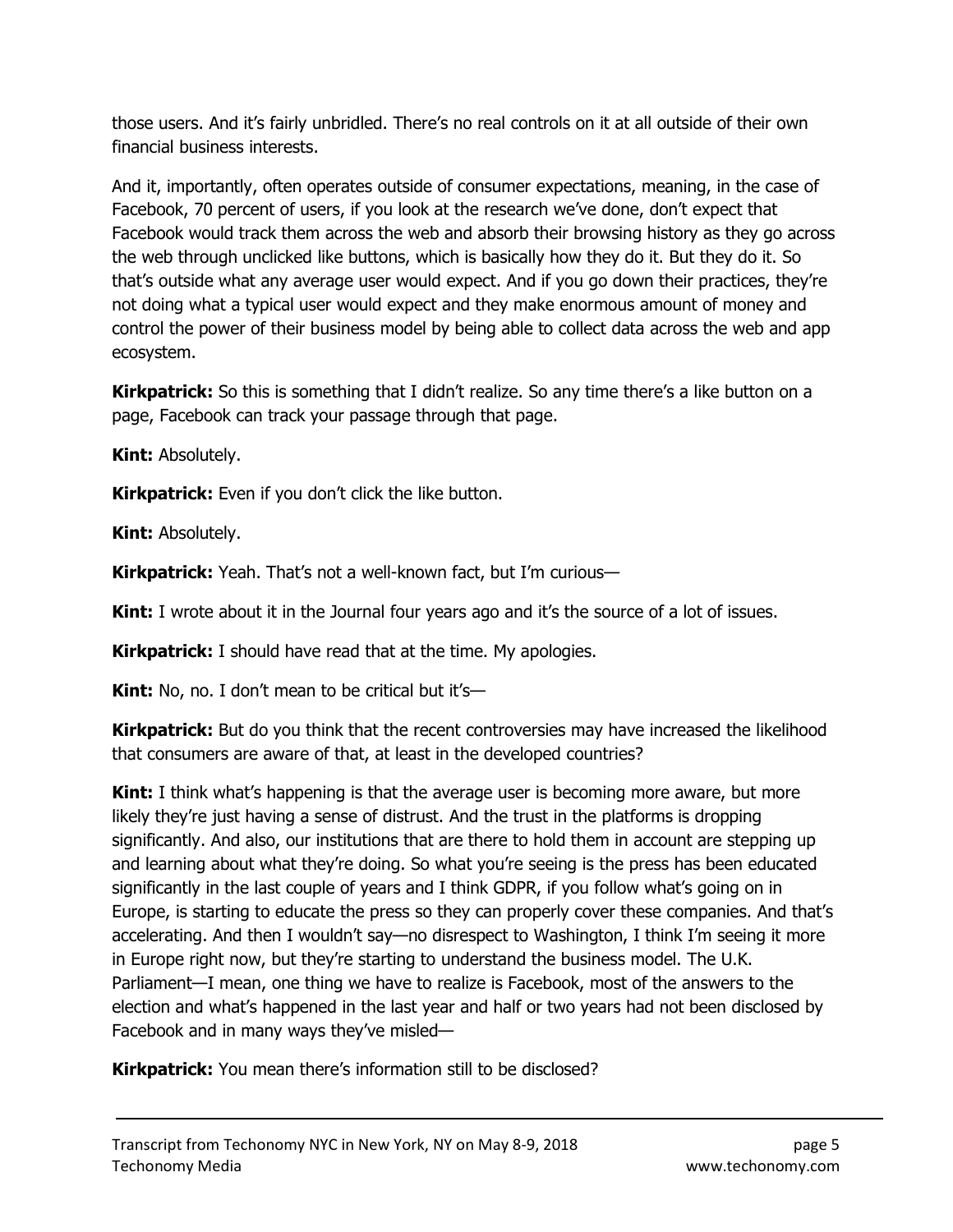**Kint:** Oh, my goodness. Yeah. Totally.

Kirkpatrick: That you believe will eventually come out?

**Kint:** Yeah. Parliament is expecting answers to 39 questions on Friday from Facebook and they're also expecting Mark to come testify or he can't land in Britain again.

Kirkpatrick: If he doesn't show up by Friday?

**Kint:** Yeah. No, if he doesn't agree to testify at a future date. But they have to answer these questions and a lot of them are very important questions that they failed to answer.

**Kirkpatrick:** Give an example of one of those questions.

**Kint:** They have to turn over their nondisclosure with the guy who took the 87 million records, along with the employee that works for Facebook that helped him take those records. That is probably, possibly a violation of the consent decree that you mentioned with Marc.

**Kirkpatrick:** Yeah, explain that about the employee from—

**Kint:** We can go down a lot of rabbit holes.

Kirkpatrick: But no, that's an interesting rabbit hole to go down though.

**Kint:** Everyone understands that a guy named Dr. Kogan built an app that ingested 87 million records, according to Facebook in the reports. His co-equal partner, according to his testimony and Facebook's testimony, is an employee of Facebook, or was at least, as of recently. And he was hired by Facebook a month before *The Guardian* made the report. So that hasn't been put out—

Kirkpatrick: The first report, which was in 2015, right?

**Kint:** December  $11<sup>th</sup>$ , 2015, yeah.

**Kirkpatrick:** Yeah. So you're wondering, among other things, if I recall correctly from talking to you, that if that guy who now works for Facebook and was Kogan's partner knew about The Guardian investigation prior to going to Facebook, that in itself is a salient fact.

**Kint:** These are all questions. There's just so many questions that they've failed to answer so far. And so that is salient fact if they—yeah, if that came up during the discussion. It was just confirmed by their CTO at Parliament a couple weeks ago. But back to my original point is I'm seeing the people that are asking questions of these companies get a lot smarter with their questions, and I think that's important.

**Kirkpatrick:** But quickly, and I think you two would disagree on this question of regulations, so I want you to talk about your view on how much you think Facebook should be regulated as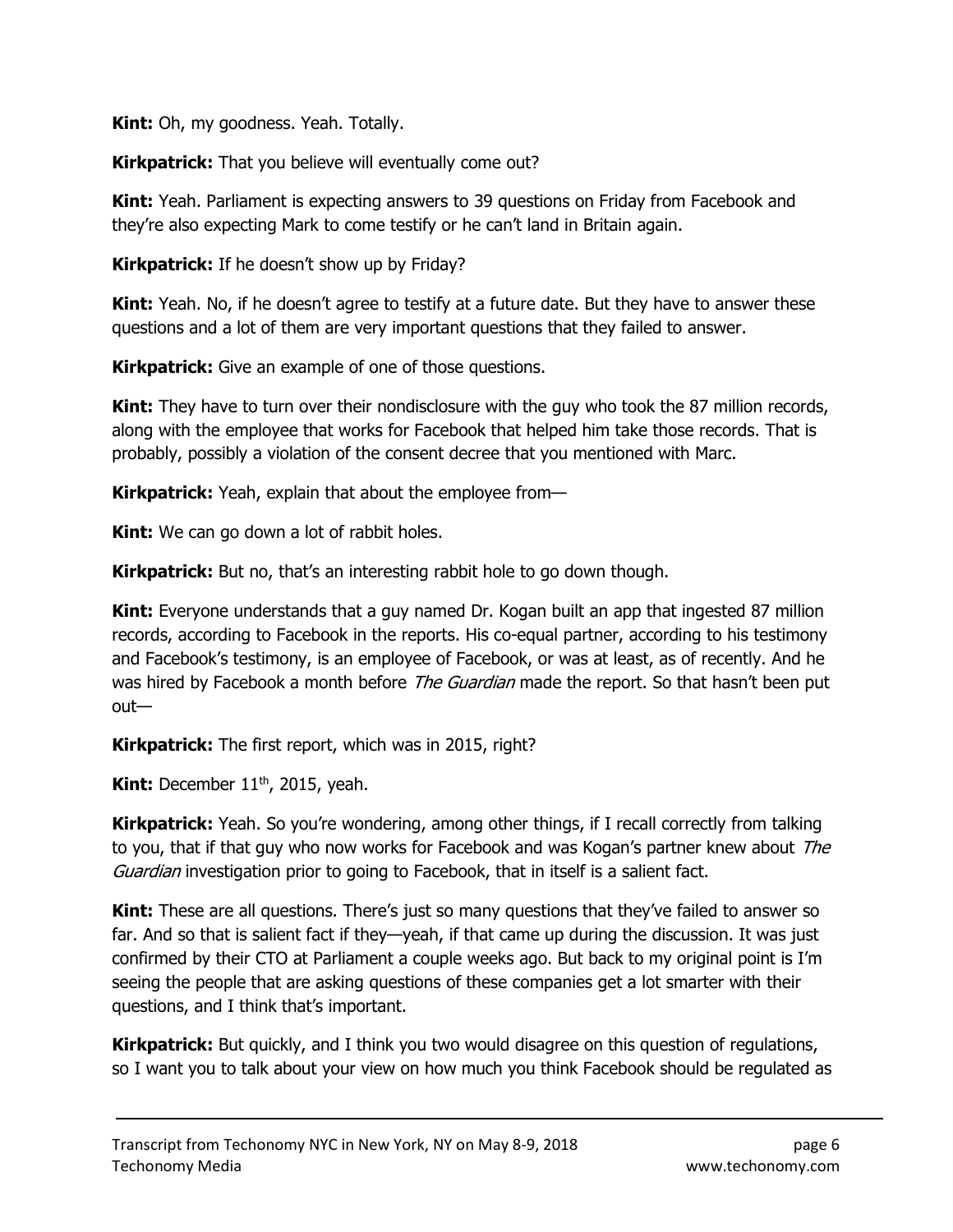a result of what we know so far and what you know in your position as a representative of the publisher.

**Kint:** I have significant distrust right now that they're able to fix these problems based on all of their actions in the last year and a half. They're hiding behind a free business model in which they have 40 percent net margins and \$40-some billion dollars of revenue, so—

Kirkpatrick: It'll be \$55 billion this year, as Martin said.

**Kint:** So there's plenty of profit to do a better job of meeting consumer expectations that they seem to not be able to take hold of. I generally am concerned about any sort of regulation that affects the entire industry. I'd rather self-regulations step up, but I also will say that GDPR in Europe may be the best thing that we've seen so far in terms of raising the bar on privacy and data.

Kirkpatrick: So Marc, do you think self-regulation could be enough here?

**Rotenberg:** No. I mean, as you know, David, we've been at this for a long time and my view has always been we're not in favor of regulation for regulation's sake. But we are in favor of privacy protection, competition, and democratic institutions and the experience with selfregulation is that it's not worked. Our particular frustration with Facebook is that we thought we did come up with a strategy.

**Kirkpatrick:** With the consent decree.

**Rotenberg:** Yes. Well, you know, it was a very interesting moment. I'm putting together a book on this now. I should probably interview you. But between the beacon fiasco, which takes us back to 2007, and when we filed the complaint—it's a very detailed complaint, by the way. It's longer, in fact, than the consent decree that resulted. At the end of 2009, we had waged a campaign against Facebook to establish democratic accountability for the company. And if you go back to 2009, you'll see there's actually a moment where we pretty much stared down Mark Zuckerberg and he agreed to a statement of rights and responsibilities for the company and he agreed to give users the right to vote on policy changes and we agreed not to proceed with our complaint that was pending at the Federal Trade Commission.

# Kirkpatrick: Was this a-you dealt directly with him?

**Rotenberg:** They literally—Chris Kelly, the chief privacy officer, called me on behalf of Mark and said, "We know you're about to file this complaint. We've given this a lot of thought"—and it's remarkable, by the way, talk about the right to be forgotten. All of this history has somehow evaporated from the internet. But it's all there and it's a fascinating history, and I think a timely history, and will make a good book.

But I just want to briefly say that in 2009 all of this happened; we had a statement of rights and responsibilities, we had voting, we had campaigning, and as the year went on, it became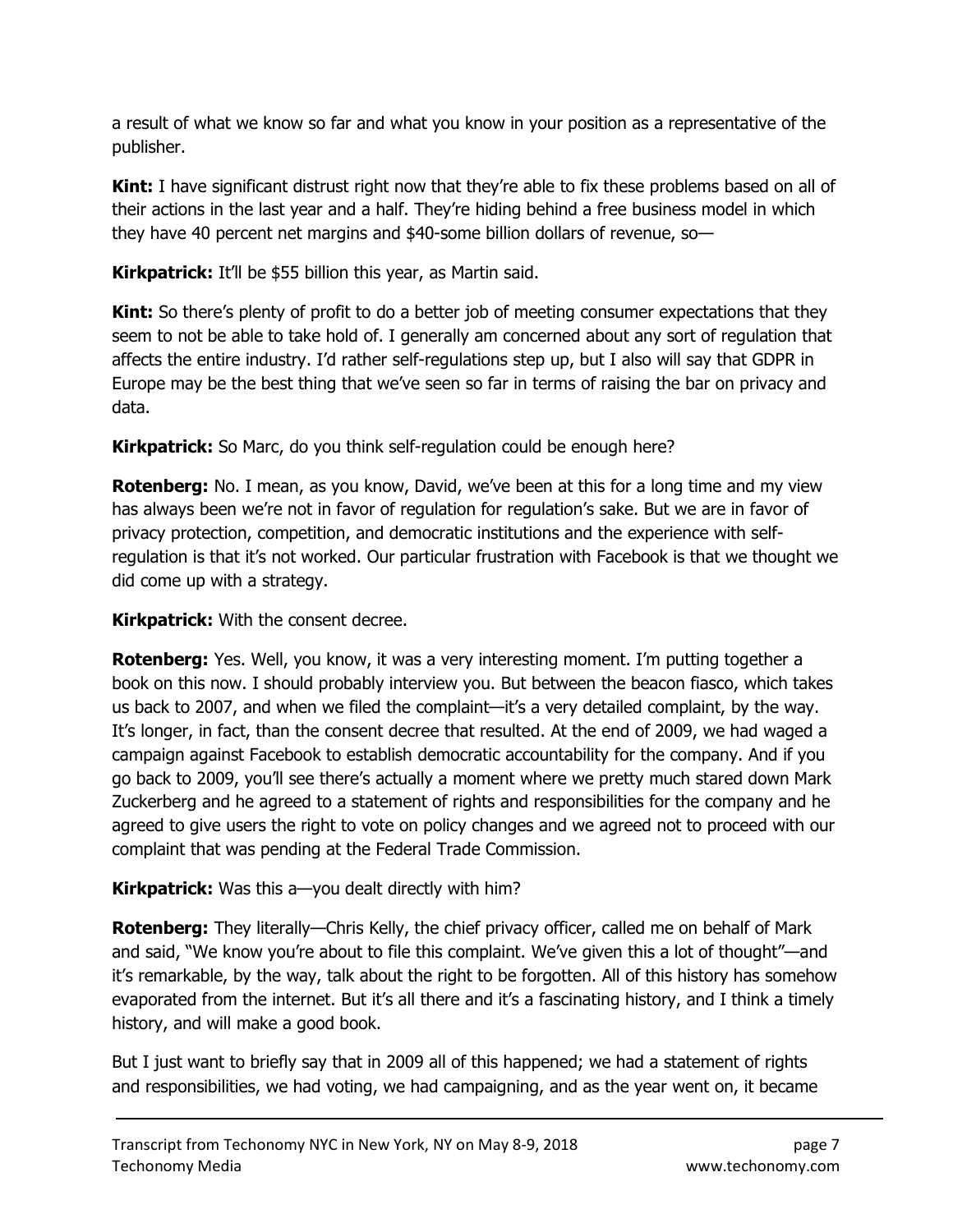clear that Facebook was not going to keep its commitments. So at the end of the year we actually do go to the FTC and we file the 30-page complaint. We spend the next two years at the FTC explaining why they need to act on the complaint. There was additional evidence, more supplements.

And then in November 2011 we get what I thought at the time was a wonderful consent order. People came to me and they said, well, you know, the United States doesn't have a privacy agency. Don't you think the U.S. needs a privacy agency like every other democratic country? And I said, "Oh, no, no, no the FTC is doing such a good job. Read this consent order. You know, it hits all the key points, right?" But of course, they failed to enforce it. And we actually sued the FTC when Google integrated all the user services post-Buzz in their policy. That was also a complaint we had filed. We said that violates the order. The FTC chose not to act. We had a sympathetic judge who said, "I kind of agree with you, but I don't have the authority to tell the FTC what to do." And then you see of course what happened, and this is where Washington breaks down. When people don't do their job, companies understand, "Well, they're going to leave us alone. We don't have to look at the terms and conditions and the agreement with Kogan when we provide the data to Cambridge Analytica," for example. "We don't have to audit the use of the data by the third party app developers." And very bad practices resulted. What was most interesting to me recently, and I wrote about this for you and Techonomy, was Koum's decision to leave WhatsApp.

**Kirkpatrick:** Yeah, Jan Koum, the founder.

# Rotenberg: Yeah.

**Kirkpatrick:** Co-founder, whose other co-founder had already left and was already promoting the delete Facebook hashtag.

**Rotenberg:** Right. So here's the story there. This was another detailed complaint we brought to the FTC. This was over the acquisition of WhatsApp. We said, hey, WhatsApp's got a great messaging service and people really like it for privacy. They're not collecting a lot of data. It's end-to-end encrypted. And if Facebook acquires that company, what's going to happen to the data of the WhatsApp users? And the FTC said to us again, oh, we're going to—you know, good policy, all that stuff. And of course, they didn't enforce it, right? And when Koum left the board of Facebook, he was citing exactly the issue that we had raised with the FTC, the need to protect privacy. So my view now is that you need regulation somewhat for the counterintuitive reason to preserve innovation. You need it to protect companies and you need it to protect good practices, otherwise I think we just see a race to the bottom.

**Kirkpatrick:** Well, I think audience should have their voice here. We don't have tons of time, but the lights will flicker on and off or something. Who has a comment or question? Okay, please, Rich.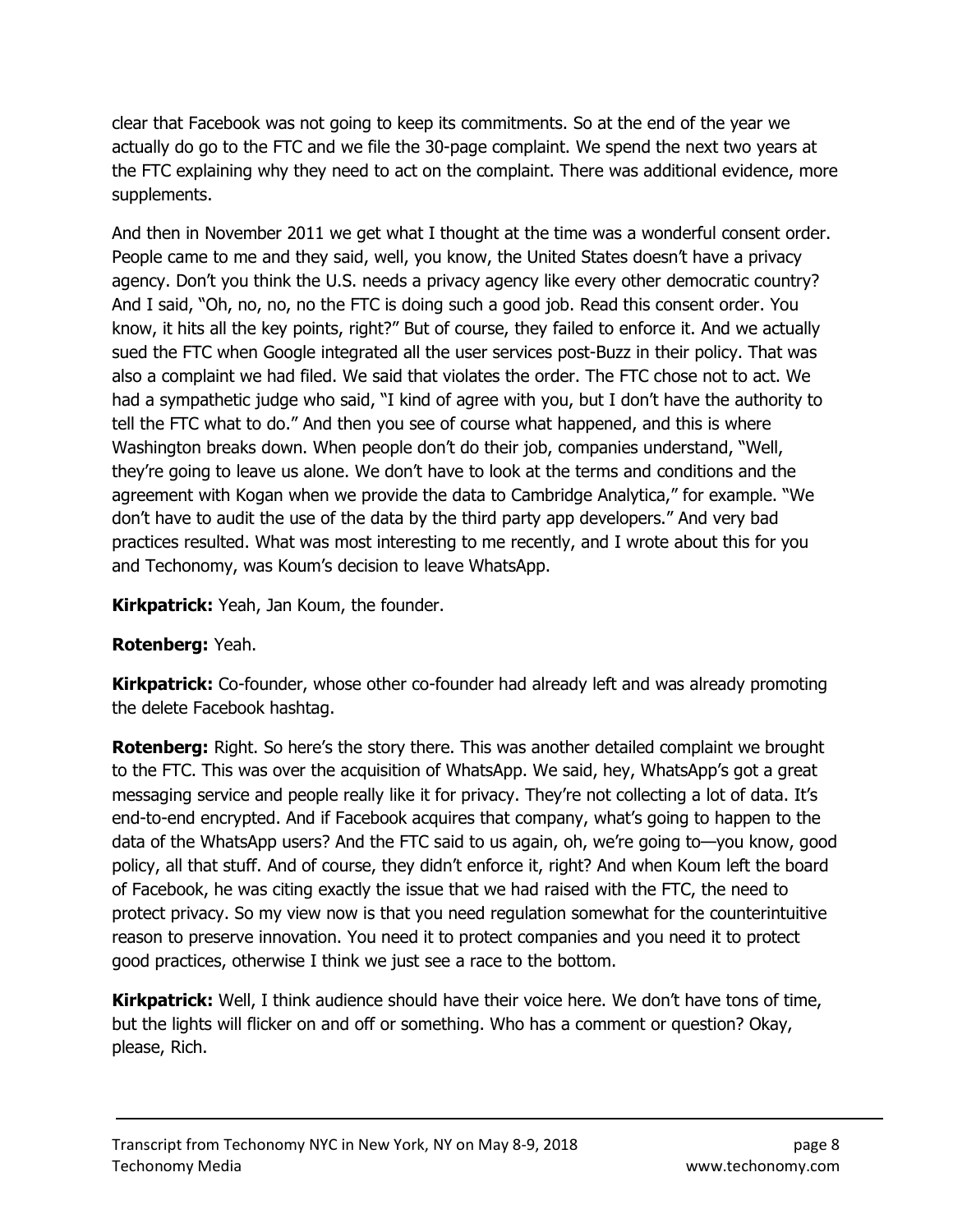**Audience 1:** Oh, thank you. Thank you for your comments. That's encouraging that you guys are on the case. Two concise, related questions. One, when Edward Snowden left the country, at the time the public sentiment that people were more afraid of government surveillance than corporate surveillance, but now I'm wondering if you think that's switched.

The second part of the question is, I've been diligent about what I share on Facebook, but I use a private Gmail account. I write articles for *The New Yorker*, and I research chronic fatal diseases for one article, and before I know it on Dictionary.com, on other websites, I'm getting ads for drugs for fatal diseases. What the hell is going on? And what's the implications for my privacy, future health coverage, and how corporations can make money?

**Rotenberg:** Okay, so two quick answers on good questions. You're right, Snowden did put the focus on the NSA and the practices of the U.S. intelligence community, but interestingly Snowden also helped turbocharge the European Union's effort to update its privacy law, which is the GDPR. So the practical consequence was that privacy energy was transformed into a very comprehensive privacy rule that will impact the practices of U.S. firms.

And I guess to your second point, which is what Jason had raised earlier is, you know, Google's kind of quietly on the sidelines right now watching Facebook take the hits, but in fact, Google's tracking of users is much greater. And that's also one of the issues I think we're going to need to confront in the policy realm.

**Kirkpatrick:** Do you think—Jason implied they were at least as great or a greater risk at the aggregate level. Do you agree with that?

**Rotenberg:** Yes, I do. I mean, you know, one of my other hats, I helped establish the dot-org domain because we wanted to promote the non-commercial use of the internet and I spent a fair amount of time in the debate over the CCTLDs and then the generic TLDs. And one of the things that struck me—we're talking by the way about things like dot-music and dot-toy and you know, dot-sex, and so on. They never really took off in the way people thought they would. But Google kind of raced ahead in that process and tried to grab virtually all the GTLDs that were out there. It was like they were kind of future-proofing the dominance in search by anticipating how future search might occur and I thought that was just fascinating.

**Kirkpatrick:** Wait, explain that as concisely as you can. I don't quite understand what you mean by what you just said.

**Rotenberg:** Well, first of all, we've kind of lost the concept of domains in the dot-com, dot-org, dot-edu sense because we're all now on Facebook in an odd way. I mean it's, you know there's been diminished—

**Kirkpatrick:** Well, also, if you get to a site through Google search, you don't care what the suffix is.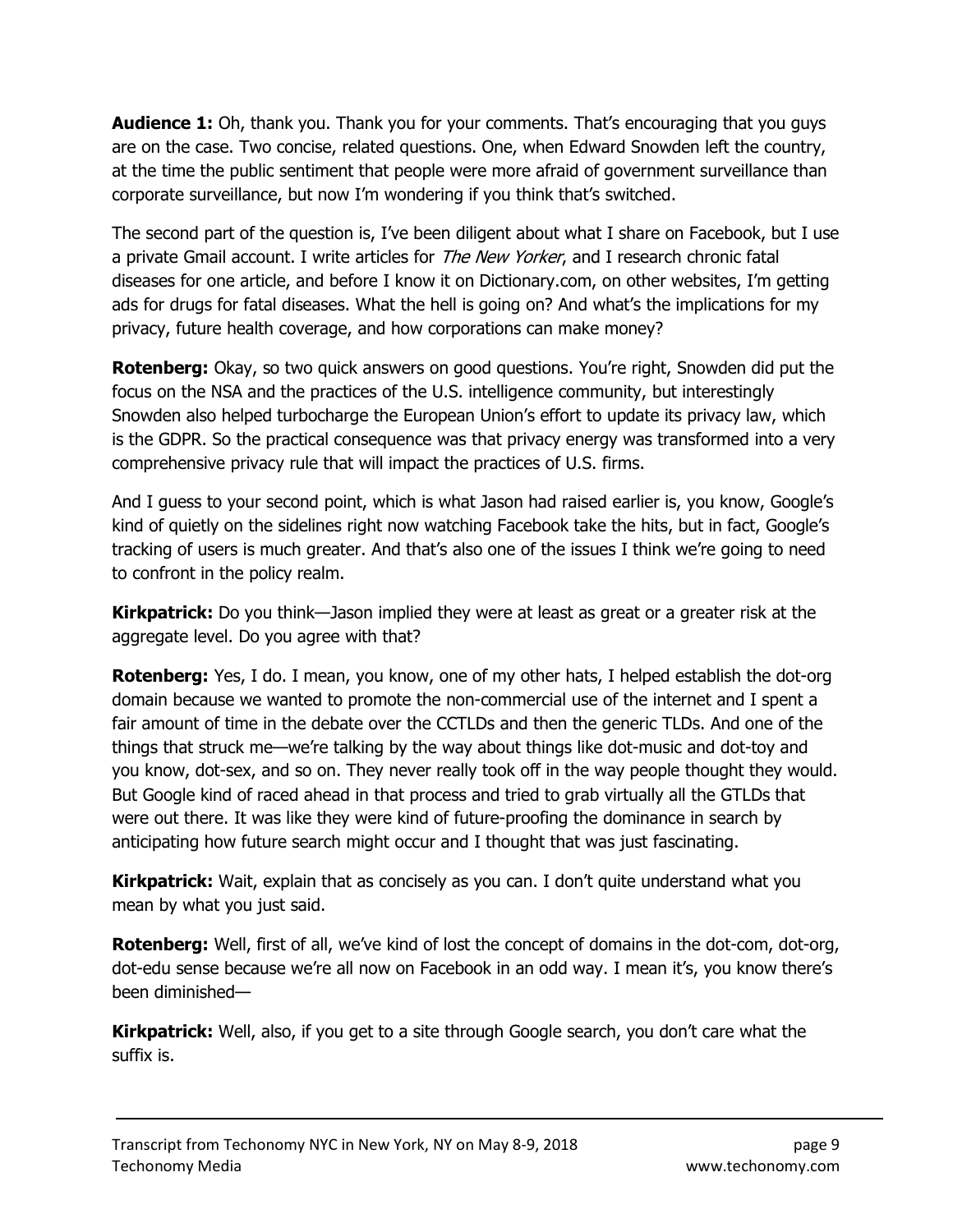**Rotenberg:** Right. But the point I'm making is that a few years ago in ICANN, there was a big auction process to expand the TLD space, top-level domains. And there are about 200 new generic top-level domains and they basically have this dot-music, dot-TV, dot-pro. Google went out and basically tried to bid and capture as many of the GTLDs as they could. I think they even created a holding company so it wouldn't be apparent that Google was doing this.

**Kirkpatrick:** And the point of that was what, to prevent others from acquiring them which would somehow undermine their control?

**Rotenberg:** The point was to maintain the dominance that they had established and continue to expand essentially over the architecture of the Internet. I mean, now we're talking about DNS for example, where I think Google is now resolving maybe a quarter or a third of all domain lookups across the Internet.

#### Kirkpatrick: Wow.

Rotenberg: So this is the stuff that operates in the deep levels of the internet architecture and Google is present there. And it's the reason—you know, when you say for example that you do a search and then you see an ad, how did all that happen, you know, there's a very high likelihood that it's within the Google advertising network. It's not paranoia. It's a business model. I mean, that's my point.

Kirkpatrick: Sadly, we're short on time, but, Jason, any thought on any of that? And first of all, do you agree that we've shifted from being worried about government to business?

**Kint:** Yeah, I think we're concerned about both. You know, having lots of important news organizations in my membership too, I think that there's concerns on both right now, for sure. To put a data point on it, according to Princeton, nearly 80 percent of the top one million websites have a Google tracking tag on them. So that means Google knows what you're doing across almost everything you would do on the web that matters. And why that matters to everyone in the room is, if you're a publisher, it means they're able to extract the data from the page to target advertising wherever they want for the highest margin possible. So they're taking the value of the publishers and using that for their own profit margins.

If you're a user, which we all are, you should care because the most profitable place to then target that user from data they collect for either a Facebook or a Google is always going to be the place that has the highest margin, the cheapest content, and if you want to go to the extreme case, the piece of fake content or the bot traffic is going to be the most profitable piece. Now, they're going to avoid that because they have some ethics and concerns there, but ultimately, the piece of high value content from the New York Times or from ESPN is going to be a lower margin place for Google. And so it moves the economics of the entire industry towards lower quality content and more and more tracking and that's generally bad for everyone here.

# Kirkpatrick: Wow.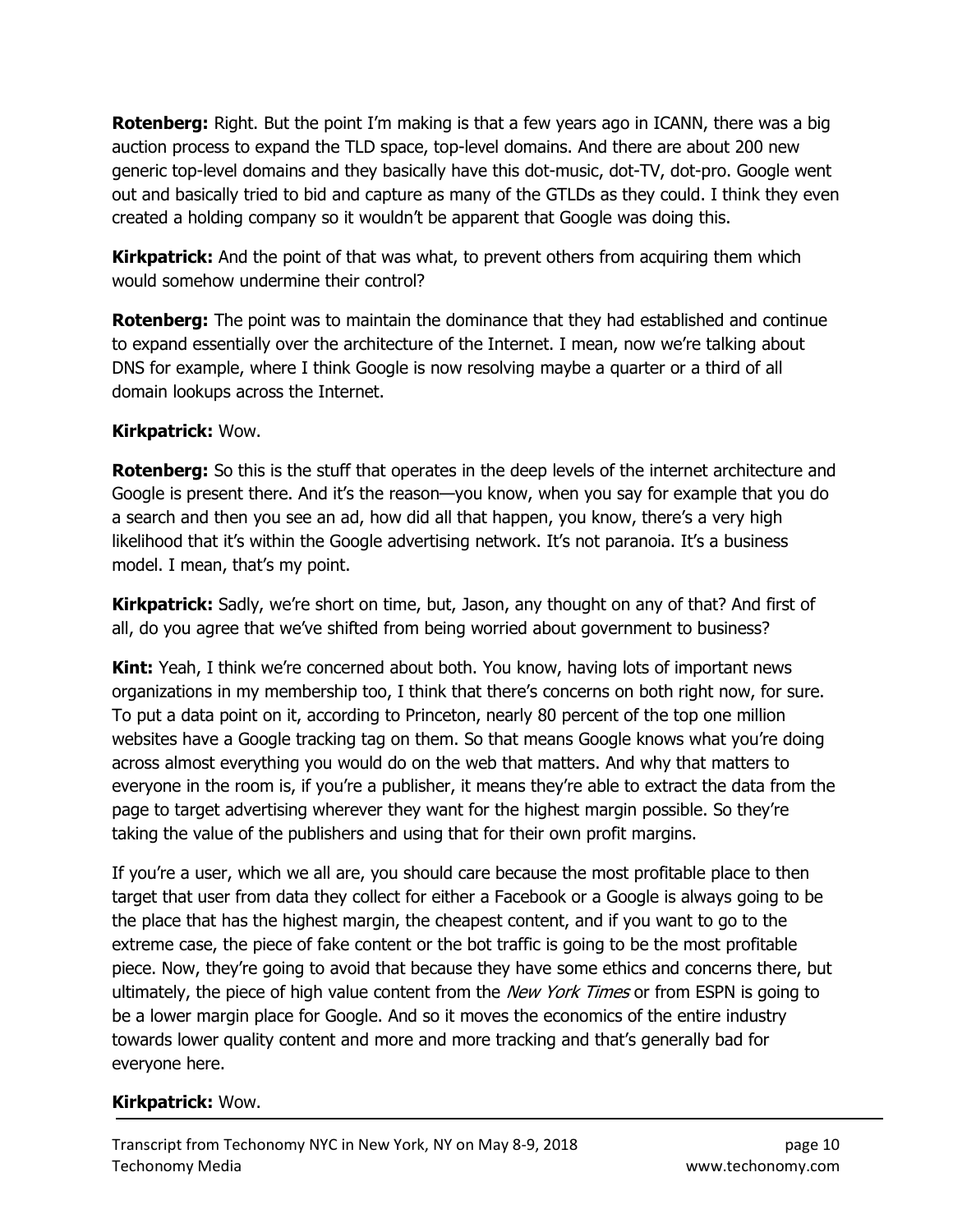**Kint:** Except for the people who work for Google and Facebook.

Kirkpatrick: I think we should take a—Kirsten, can we take another question or two? Because we're still—it looks like we're a tiny bit ahead right now. This is too good to stop now. Okay, wait, I want to hear Michael and then you. Okay. Michael?

**Audience 2:** Hi, there. Going back to the fake ads, fake posts question, there's been a theory in this country that the enemy of bad speech is more speech. Are you now suggesting that what we need to do is actually regulate what that content is, which would be very different than anything that we've done before?

**Rotenberg:** Let me say a couple of things on that issue, because we have been involved in some of the proposed legislation post-2016 around online advertising. I don't think we should censor speech. I also don't think we should bring back the Fairness Doctrine. Both proposals have been put forward in Congress. I think they would be a mistake. I do think that internet companies that provide political advertising should carry the same responsibility that broadcast companies and print companies do to disclose the source of a political ad. I think we made a big mistake—I mean, I didn't personally, but the FTC made a big mistake when people said, oh, the internet wants to be free, you don't need to disclose the source of political advertising. Every other broadcast firm does.

Kirkpatrick: If I'm not mistaken, Facebook has more or less—talk about self-regulation—said they will do that on their own now, right?

**Rotenberg:** Well, that's the kicking and screaming outcome. You have to understand how they reached that point. They resisted, they resisted—

**Kirkpatrick:** The threat of regulation, yeah.

Rotenberg: They resisted. And Senator Klobuchar pushed very hard during the hearing—it's her bill—and said, "Would you now agree to this?" And you know, at that point, you're in front of 50 members of Congress, you find a way to agree. So I think that's part of the story is that at least ensuring the same level of accountability in political advertising.

**Kirkpatrick:** Okay. Jason, do you think Facebook is a media company? Does it matter? I mean—

**Kint:** I don't know that it matters. There's an accountability that they need to have over the content on their product and the way their algorithm is working.

Kirkpatrick: Okay, well, that's a yes. That's a yes.

**Kint:** Right now we have an issue where they have zero liability over everything that goes to their systems but they capture all the value from the data that comes with it. That's not a good place to be.